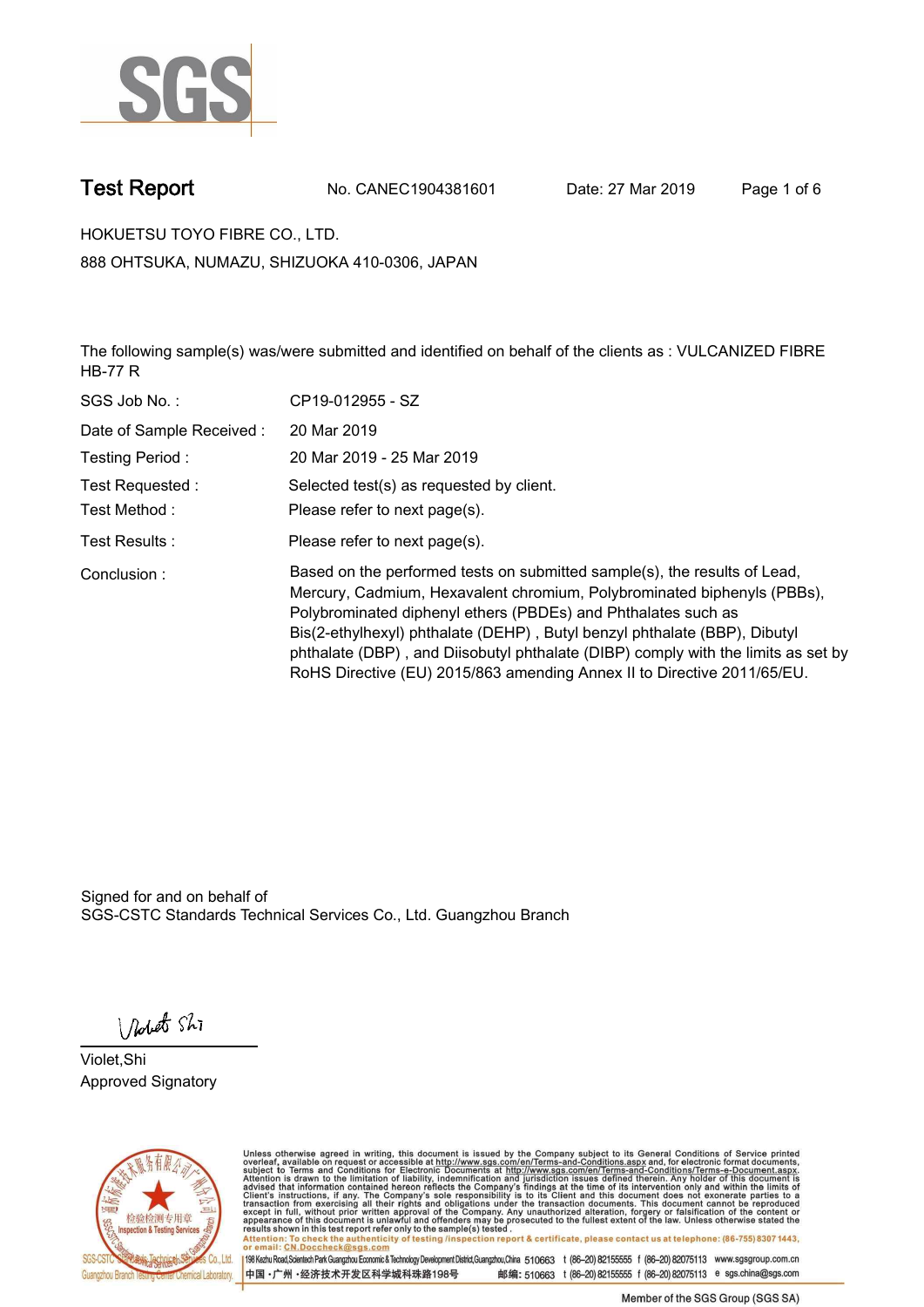

**Test Report. No. CANEC1904381601 Date: 27 Mar 2019. Page 2 of 6.**

**Test Results :.**

**Test Part Description :.**

| Specimen No.    | SGS Sample ID    | <b>Description</b> |  |
|-----------------|------------------|--------------------|--|
| SN <sub>1</sub> | CAN19-043816.001 | Red material       |  |

**Remarks :.(1) 1 mg/kg = 1 ppm = 0.0001%.**

**(2) MDL = Method Detection Limit.**

**(3) ND = Not Detected ( < MDL ).**

**(4) "-" = Not Regulated.**

### **RoHS Directive (EU) 2015/863 amending Annex II to Directive 2011/65/EU.**

**Test Method :. With reference to IEC 62321-4:2013+A1:2017, IEC 62321-5:2013, IEC 62321-7-2:2017 , IEC 62321-6:2015 and IEC 62321-8:2017, analyzed by ICP-OES , UV-Vis and GC-MS ..**

| Test Item(s)               | <u>Limit</u> | <u>Unit</u> | <b>MDL</b>               | 001       |
|----------------------------|--------------|-------------|--------------------------|-----------|
| Cadmium (Cd)               | 100          | mg/kg       | $\overline{2}$           | <b>ND</b> |
| Lead (Pb)                  | 1,000        | mg/kg       | $\overline{c}$           | <b>ND</b> |
| Mercury (Hg)               | 1,000        | mg/kg       | 2                        | <b>ND</b> |
| Hexavalent Chromium (CrVI) | 1,000        | mg/kg       | 8                        | <b>ND</b> |
| Sum of PBBs                | 1,000        | mg/kg       | $\overline{\phantom{a}}$ | <b>ND</b> |
| Monobromobiphenyl          |              | mg/kg       | 5                        | <b>ND</b> |
| Dibromobiphenyl            | -            | mg/kg       | 5                        | <b>ND</b> |
| Tribromobiphenyl           |              | mg/kg       | 5                        | <b>ND</b> |
| Tetrabromobiphenyl         | -            | mg/kg       | 5                        | <b>ND</b> |
| Pentabromobiphenyl         | -            | mg/kg       | 5                        | <b>ND</b> |
| Hexabromobiphenyl          |              | mg/kg       | 5                        | <b>ND</b> |
| Heptabromobiphenyl         | -            | mg/kg       | 5                        | <b>ND</b> |
| Octabromobiphenyl          |              | mg/kg       | 5                        | <b>ND</b> |
| Nonabromobiphenyl          |              | mg/kg       | 5                        | <b>ND</b> |
| Decabromobiphenyl          |              | mg/kg       | 5                        | <b>ND</b> |
| Sum of PBDEs               | 1,000        | mg/kg       | $\overline{\phantom{a}}$ | <b>ND</b> |
| Monobromodiphenyl ether    |              | mg/kg       | 5                        | <b>ND</b> |
| Dibromodiphenyl ether      | -            | mg/kg       | 5                        | <b>ND</b> |
| Tribromodiphenyl ether     | -            | mg/kg       | 5                        | <b>ND</b> |
| Tetrabromodiphenyl ether   |              | mg/kg       | 5                        | <b>ND</b> |
| Pentabromodiphenyl ether   |              | mg/kg       | 5                        | <b>ND</b> |
|                            |              |             |                          |           |



Unless otherwise agreed in writing, this document is issued by the Company subject to its General Conditions of Service printed<br>overleaf, available on request or accessible at http://www.sgs.com/en/Terms-and-Conditions.asp Attention: To check the authenticity of testing /inspection report & certificate, please contact us at telephone: (86-755) 8307 1443,<br>Attention: To check the authenticity of testing /inspection report & certificate, please

198 Kezhu Road,Scientech Park Guangzhou Economic & Technology Development District,Guangzhou,China 510663 t (86-20) 82155555 f (86-20) 82075113 www.sgsgroup.com.cn 邮编: 510663 t (86-20) 82155555 f (86-20) 82075113 e sgs.china@sgs.com 中国·广州·经济技术开发区科学城科珠路198号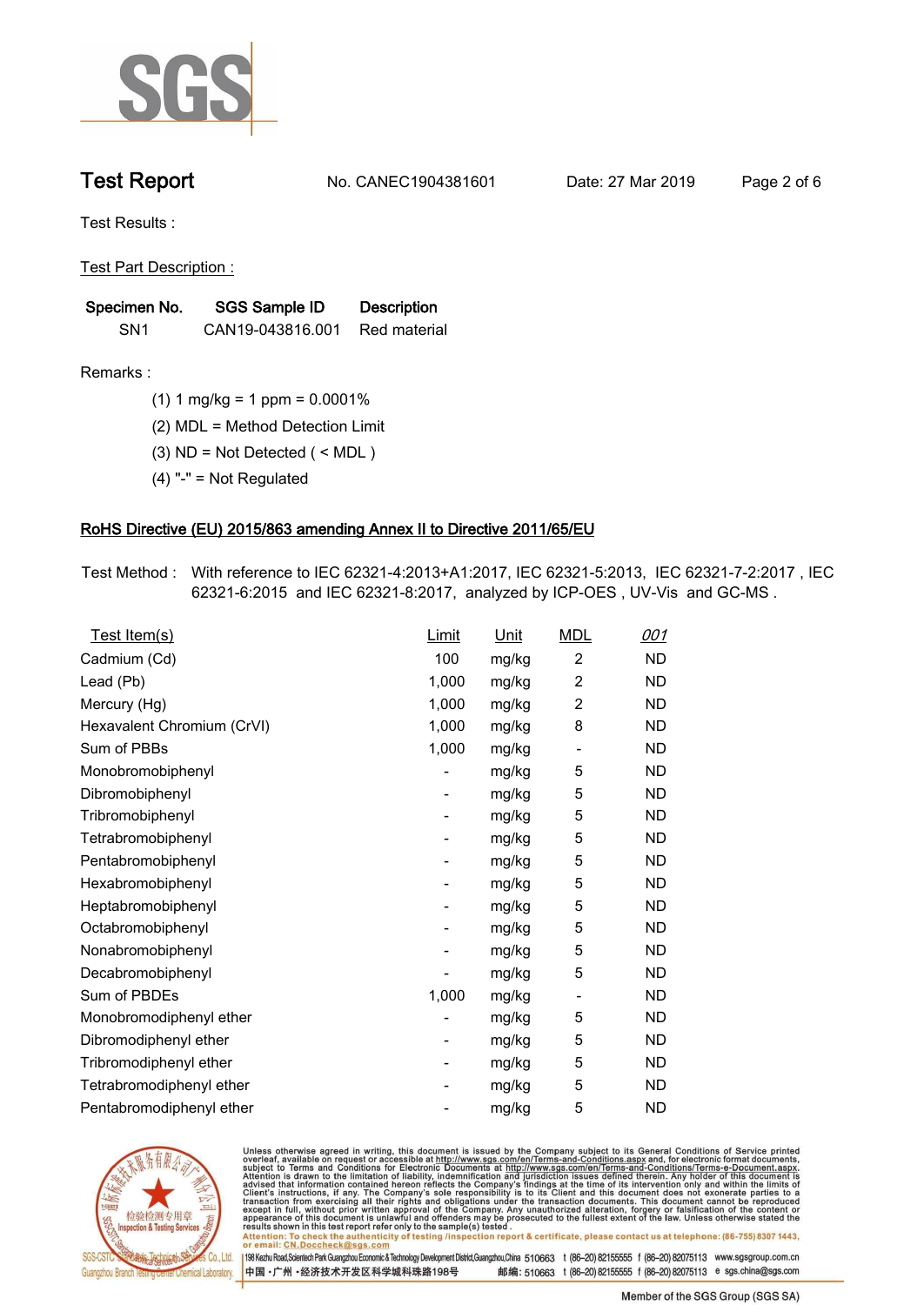

| <b>Test Report</b>                  | No. CANEC1904381601 |             |            | Date: 27 Mar 2019 | Page 3 of 6 |
|-------------------------------------|---------------------|-------------|------------|-------------------|-------------|
| Test Item(s)                        | Limit               | <u>Unit</u> | <b>MDL</b> | <u>001</u>        |             |
| Hexabromodiphenyl ether             | ۰                   | mg/kg       | 5          | <b>ND</b>         |             |
| Heptabromodiphenyl ether            | ۰                   | mg/kg       | 5          | <b>ND</b>         |             |
| Octabromodiphenyl ether             | Ξ.                  | mg/kg       | 5          | <b>ND</b>         |             |
| Nonabromodiphenyl ether             | Ξ.                  | mg/kg       | 5          | <b>ND</b>         |             |
| Decabromodiphenyl ether             | -                   | mg/kg       | 5          | <b>ND</b>         |             |
| Dibutyl phthalate (DBP)             | 1.000               | mg/kg       | 50         | <b>ND</b>         |             |
| Butyl benzyl phthalate (BBP)        | 1,000               | mg/kg       | 50         | <b>ND</b>         |             |
| Bis (2-ethylhexyl) phthalate (DEHP) | 1,000               | mg/kg       | 50         | <b>ND</b>         |             |
| Diisobutyl Phthalates (DIBP)        | 1.000               | mg/kg       | 50         | ND.               |             |

**Notes :.**

**(1) The maximum permissible limit is quoted from RoHS Directive (EU) 2015/863.IEC 62321 series is equivalent to EN 62321 series** 

**http://www.cenelec.eu/dyn/www/f?p=104:30:1742232870351101::::FSP\_ORG\_ID,FSP\_LANG\_ID:12586 37,25.**



Unless otherwise agreed in writing, this document is issued by the Company subject to its General Conditions of Service printed<br>overleaf, available on request or accessible at http://www.sgs.com/en/Terms-and-Conditions.asp Attention: To check the authenticity of testing /inspection report & certificate, please contact us at telephone: (86-755) 8307 1443,<br>Attention: To check the authenticity of testing /inspection report & certificate, please

198 Kezhu Road,Scientech Park Guangzhou Economic & Technology Development District,Guangzhou,China 510663 t (86-20) 82155555 f (86-20) 82075113 www.sgsgroup.com.cn 中国·广州·经济技术开发区科学城科珠路198号 邮编: 510663 t (86-20) 82155555 f (86-20) 82075113 e sgs.china@sgs.com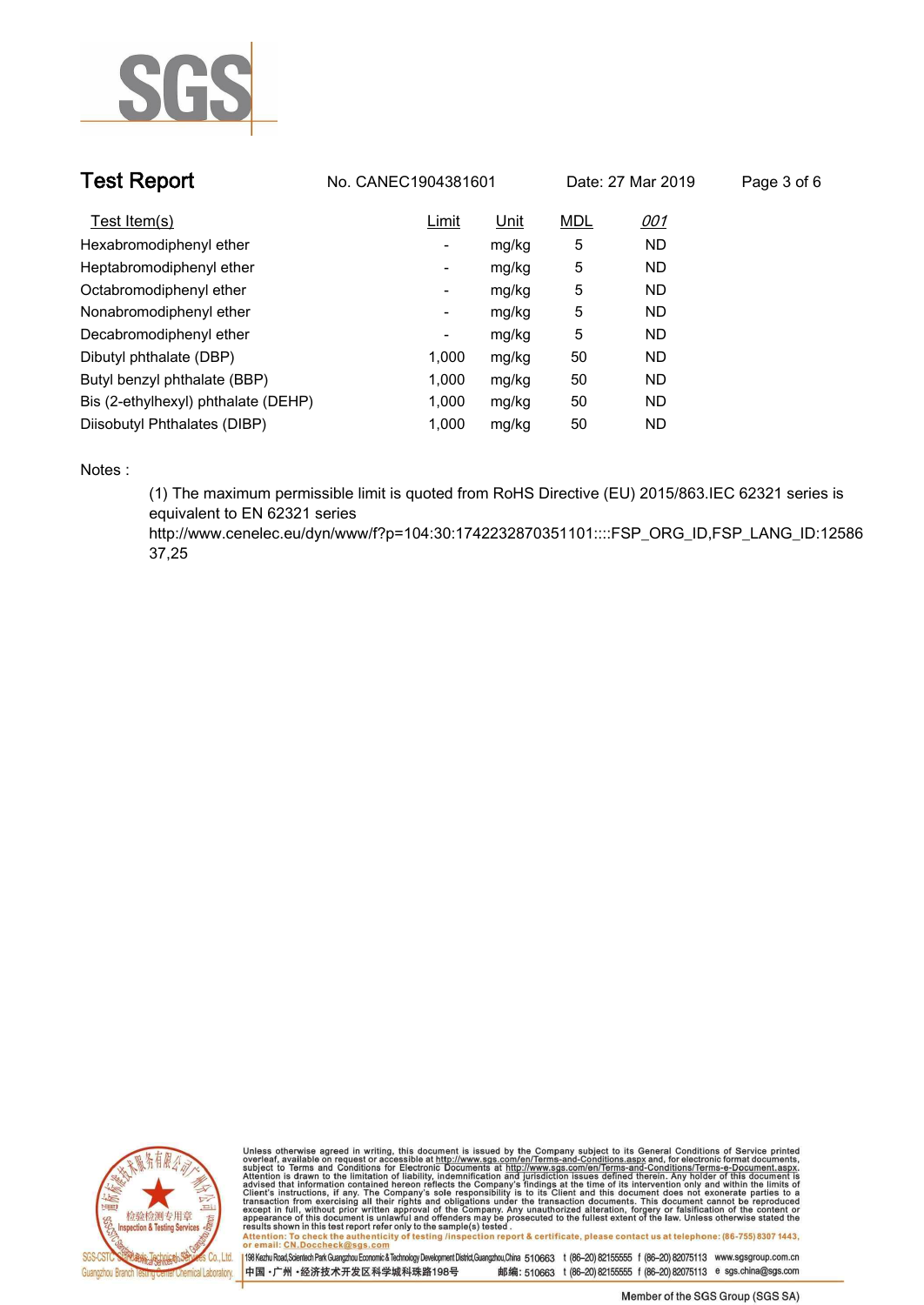

**Test Report. No. CANEC1904381601** Date: 27 Mar 2019 Page 4 of 6

## **ATTACHMENTS Pb/Cd/Hg/Cr6+/PBBs/PBDEs Testing Flow Chart**

**1) These samples were dissolved totally by pre-conditioning method according to below flow chart. (Cr6+ and PBBs/PBDEs test method excluded).**





Unless otherwise agreed in writing, this document is issued by the Company subject to its General Conditions of Service printed<br>overleaf, available on request or accessible at http://www.sgs.com/en/Terms-and-Conditions.asp

résults shown in this test report refer only to the sample(s) tésted .<br>Attention: To check the authenticity of testing /inspection report & certificate, please contact us at telephone: (86-755) 8307 1443,<br>or email: <u>CN.Doc</u>

198 Kezhu Road,Scientech Park Guangzhou Economic & Technology Development District,Guangzhou,China 510663 t (86-20) 82155555 f (86-20) 82075113 www.sgsgroup.com.cn 邮编: 510663 t (86-20) 82155555 f (86-20) 82075113 e sgs.china@sgs.com 中国·广州·经济技术开发区科学城科珠路198号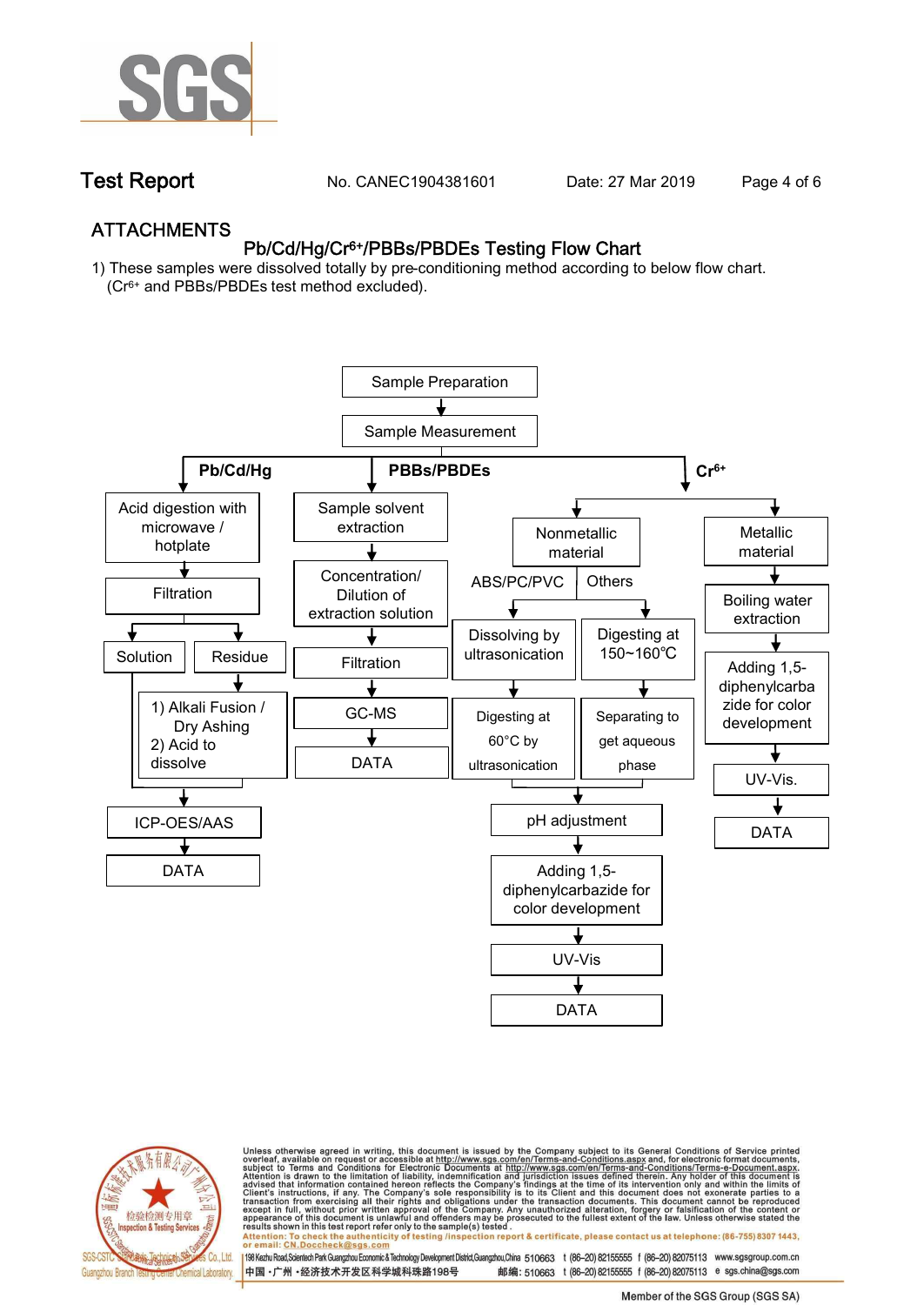

**Test Report. No. CANEC1904381601 Date: 27 Mar 2019. Page 5 of 6.**

# **ATTACHMENTS Phthalates Testing Flow Chart**





Unless otherwise agreed in writing, this document is issued by the Company subject to its General Conditions of Service printed<br>overleaf, available on request or accessible at http://www.sgs.com/en/Terms-and-Conditions.asp results shown in this test report refer only to the sample(s) tested .<br>Attention: To check the authenticity of testing /inspection report & certificate, please contact us at telephone: (86-755) 8307 1443,<br>or email: <u>CN.Doc</u>

198 Kezhu Road,Scientech Park Guangzhou Economic & Technology Development District,Guangzhou,China 510663 t (86-20) 82155555 f (86-20) 82075113 www.sgsgroup.com.cn 中国·广州·经济技术开发区科学城科珠路198号 邮编: 510663 t (86-20) 82155555 f (86-20) 82075113 e sgs.china@sgs.com